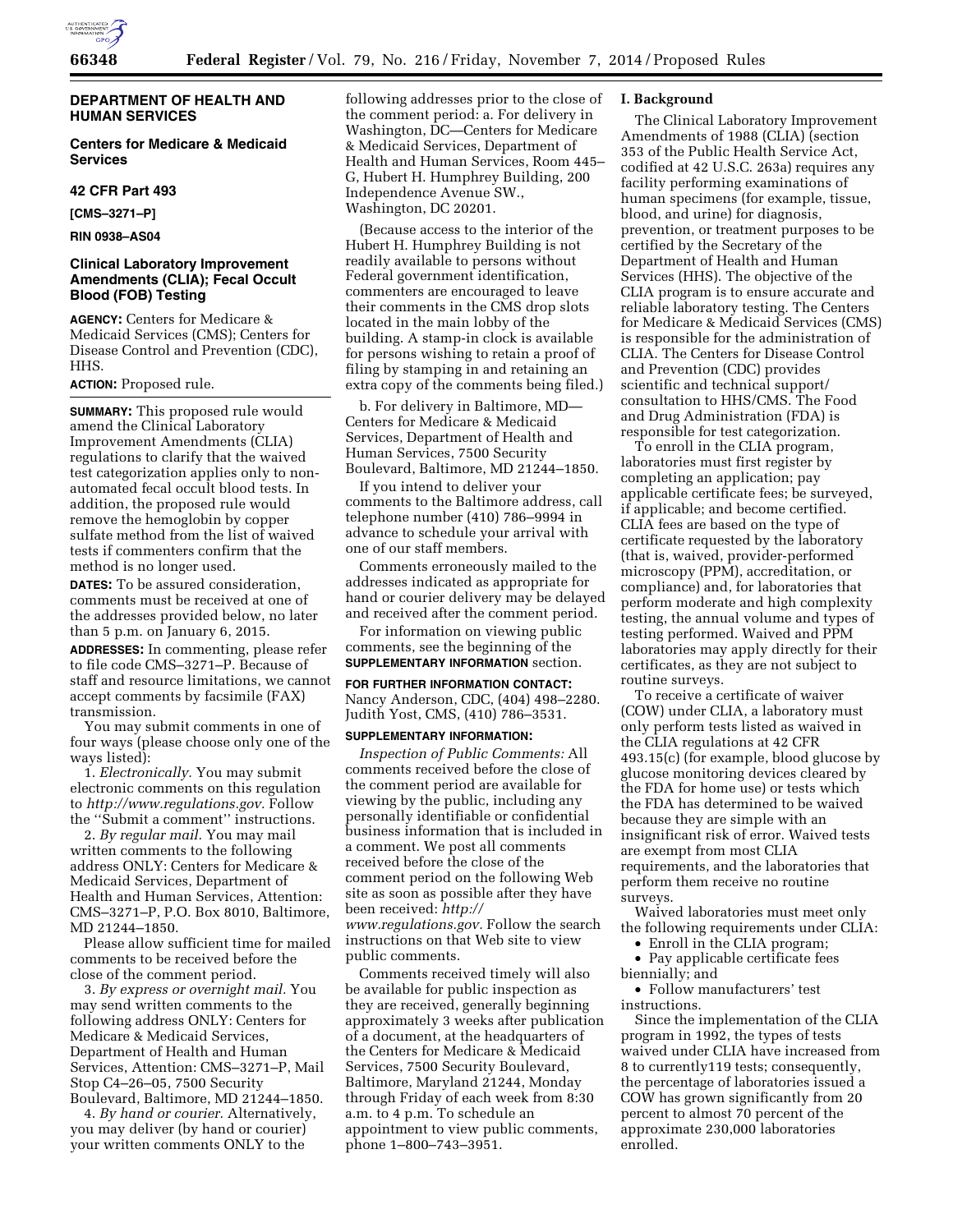Dipstick or tablet reagent urinalysis (non-automated) and fecal occult blood (FOB) are two of the original 8 waived tests published in the **Federal Register**  in 1992, listed at 42 CFR 493.15(c)(1) and (c)(2). The regulation specifies that waived test status is applicable to the ''non-automated'' dipstick or tablet reagent urinalysis, but it does not specify ''non-automated'' for FOB tests. At the time the regulation was adopted, the FOB was a manual or nonautomated test method. However, there are automated FOB analyzers that use complex and sophisticated technology, which do not meet the CLIA criteria for waiver and, therefore, should not be waived. It, therefore, is important to clarify these tests are not included in the list of tests waived in the CLIA regulations. As a result, we propose to revise the current regulation at  $\S$  493.15(c)(2) to clarify that only nonautomated FOB tests are automatically waived by regulation.

Furthermore, since the development and proliferation of the waived test for hemoglobin by single analyte instruments with self-contained or component features, as described at § 493.15(c)(9), it is our understanding that the non-automated hemoglobin by copper sulfate method at § 493.15(c)(6) may no longer be in use. Therefore, we are soliciting comments to determine if the waived test at  $\S$  493.15(c)(6) Hemoglobin—copper sulfate—nonautomated is still in use. If comments support the premise that this test is not in use, we propose to remove the test from the regulation.

## **II. Provisions of the Proposed Regulations**

We propose to revise  $\S 493.15(c)(2)$  by adding the words ''non-automated'' following ''fecal occult blood.'' This change would clarify the categorization of the more complex automated FOB analyzers.

In addition, we propose to remove the hemoglobin by copper sulfate method from the list of waived tests at § 493.15(c)(6) if commenters confirm that the method is no longer used.

Finally, we propose to renumber the remaining paragraphs if  $\S 493.15(c)(6)$  is removed.

## **III. Collection of Information Requirements**

This document does not impose information collection requirements, that is, reporting, recordkeeping or third-party disclosure requirements. Consequently, there is no need for review by the Office of Management and Budget under the authority of the Paperwork Reduction Act of 1995.

#### **IV. Response to Comments**

Because of the large number of public comments we normally receive on **Federal Register** documents, we are not able to acknowledge or respond to them individually. We will consider all comments we receive by the date and time specified in the **DATES** section of this preamble, and, when we proceed with a subsequent document, we will respond to the comments in the preamble to that document.

## **V. Regulatory Impact Statement**

We have examined the impact of this rule as required by Executive Order 12866 on Regulatory Planning and Review (September 30, 1993), Executive Order 13563 on Improving Regulation and Regulatory Review (January 18, 2011), the Regulatory Flexibility Act (RFA) (Pub. L. 96–354, September 19, 1980), section 1102(b) of the Social Security Act, section 202 of the Unfunded Mandates Reform Act of 1995 (Pub. L. 104–4, March 22, 1995), Executive Order 13132 on Federalism (August 4, 1999) and the Congressional Review Act (5 U.S.C. 804(2)).

Executive Orders 12866 and 13563 direct agencies to assess all costs and benefits of available regulatory alternatives and, if regulation is necessary, to select regulatory approaches that maximize net benefits (including potential economic, environmental, public health and safety effects, distributive impacts, and equity). A regulatory impact analysis (RIA) must be prepared for major rules with economically significant effects (\$100 million or more in any 1 year). This rule does not reach this economic threshold and thus is not considered a major rule.

This proposed rule would amend the CLIA regulations at 42 CFR 493.15(c)(2) to clarify that only non-automated FOB tests are specifically waived by regulation. Automated test systems that detect FOB would, therefore, be subject to test categorization by the FDA as moderate or high complexity as described in § 493.17. These test systems would only be considered for waiver approval if the manufacturer submits a waiver application to FDA demonstrating the particular test system meets the statutory waiver criteria of being simple and having an insignificant risk by the user of an erroneous result.

As of April 5, 2013, the FDA CLIA test categorization database includes 111 FOB test systems. Two of these test systems are automated and are categorized by the FDA as moderate (non-waived) complexity; all others are

waived non-automated methods (*[http://](http://www.accessdata.fda.gov/scripts/cdrh/cfdocs/cfCLIA/search.cfm)  [www.accessdata.fda.gov/scripts/cdrh/](http://www.accessdata.fda.gov/scripts/cdrh/cfdocs/cfCLIA/search.cfm) [cfdocs/cfCLIA/search.cfm](http://www.accessdata.fda.gov/scripts/cdrh/cfdocs/cfCLIA/search.cfm)*). However, because of the language in the current regulation governing FOB, it could be construed that automated FOB test systems are available for use by laboratories with a COW. If this proposed rule is finalized, these two automated test systems and any automated FOB systems that are developed in the future, will not be available for use by a laboratory with a COW under  $\S$  493.15(c)(2). This means that testing sites using one or both of the two automated test systems noted above (that are categorized as moderate complexity tests) would be impacted by this rule if they are currently operating under a COW. Due to the low number of automated analyzers for FOB testing distributed in the United States, we estimate that less than 10 laboratories would be impacted by this proposed regulatory change.

Furthermore, our second proposal, the removal of the provision governing hemoglobin by the copper sulfate method at § 493.15 (c)(6) is not expected to affect any laboratories, as we believe that it is no longer in use. Therefore, we believe the proposed regulatory changes outlined in this proposed rule would have little or no economic impact if they were to be finalized, and would not reach the economic threshold to be considered a major rule. We welcome comments and supporting data regarding the potential impact of this change.

The RFA requires agencies to analyze options for regulatory relief of small entities. For purposes of the RFA, small entities include small businesses, nonprofit organizations, and small governmental jurisdictions. Most hospitals and most other providers and suppliers are small entities, either by nonprofit status or by having revenues of less than \$7.5 million to \$38.5 million in any 1 year. Individuals and states are not included in the definition of a small entity. We believe approximately 73 percent of United States medical laboratories qualify as small entities based on their nonprofit status as reported in the American Hospital Association Fast Fact Sheet, updated January 3, 2013 (*[http://](http://www.aha.org/research/rc/stat-studies/fast-facts.shtml) [www.aha.org/research/rc/stat-studies/](http://www.aha.org/research/rc/stat-studies/fast-facts.shtml) [fast-facts.shtml](http://www.aha.org/research/rc/stat-studies/fast-facts.shtml)*). However, as previously described, due to the low number of automated analyzers distributed in the United States, we estimate that less than 10 laboratories would potentially be impacted by this regulatory change. As its measure of significant economic impact on a substantial number of small entities,